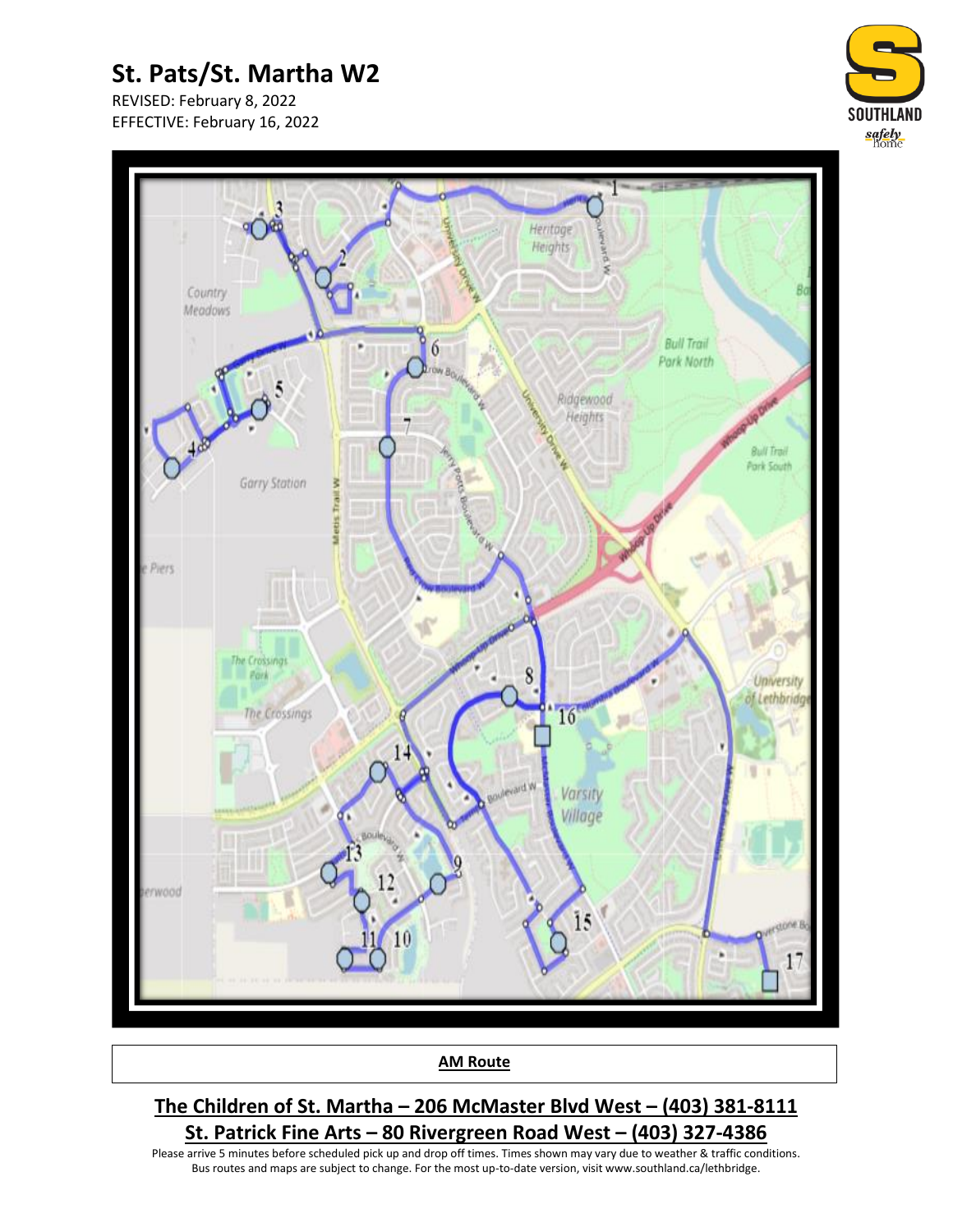# **St. Pats/St. Martha W2**

REVISED: February 8, 2022 EFFECTIVE: February 16, 2022





#### **PM Route**

### **The Children of St. Martha – 206 McMaster Blvd West – (403) 381-8111 St. Patrick Fine Arts – 80 Rivergreen Road West – (403) 327-4386**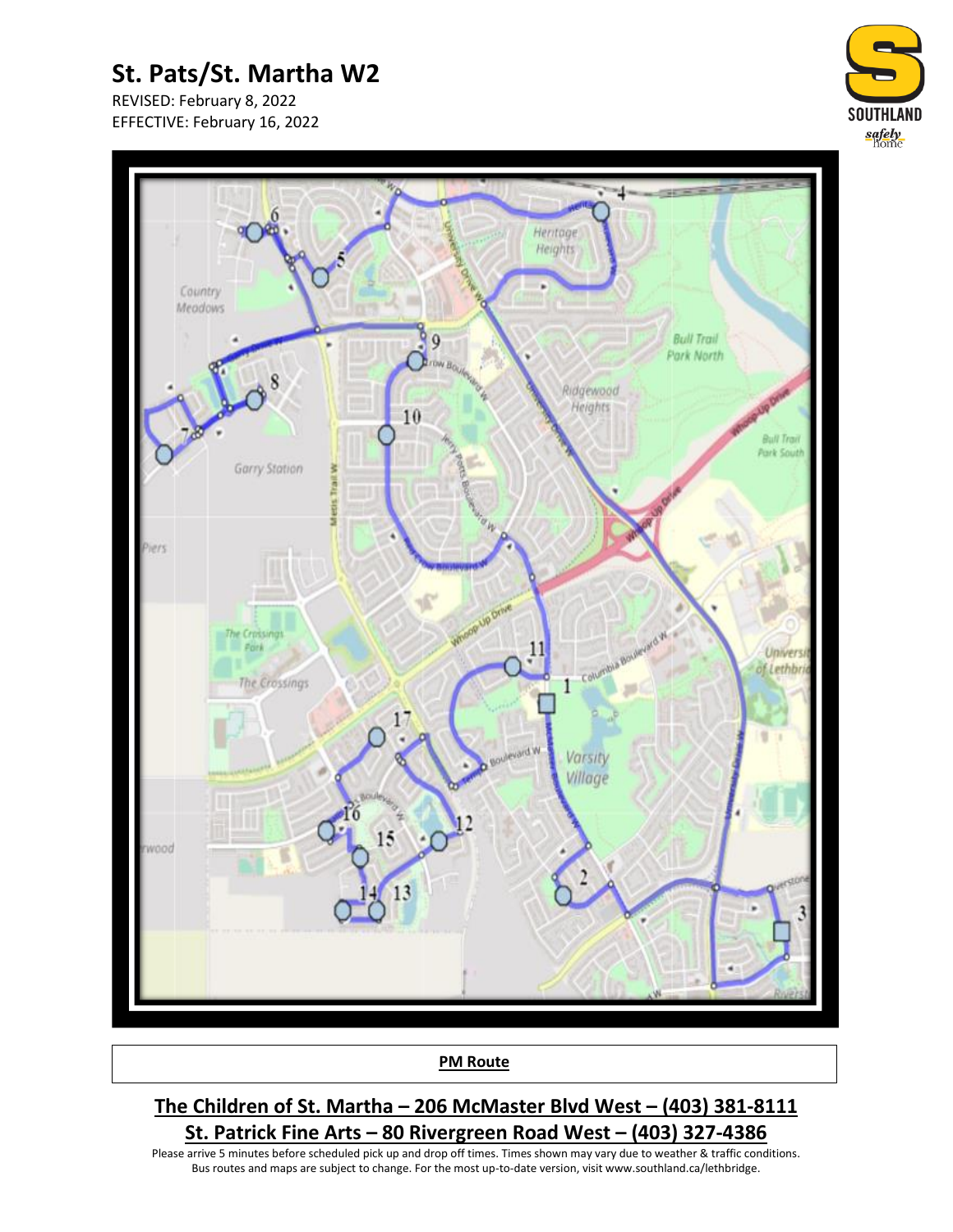### St. Pats/St. Martha W2

REVISED: February 8, 2022 EFFECTIVE: February 16, 2022



- #1 7:04 AM Heritage Blvd W Northbound LPT Stop #13016
- #2 7:07 AM Aberdeen Road W Southbound LPT Stop #13403 (ENE)
- #3 7:10 AM Country Meadows Blvd W Westbound LPT Stop #13519
- #4 7:16 AM Northlander Bend West Southbound
- #5 7:18 AM Aquitania Blvd W Eastbound LPT Stop #13526
- #6 7:21 AM Red Crow Blvd W Westbound Alley
- #7 7:22 AM Red Crow Blvd W Southbound LPT Stop #13034
- #8 7:27 AM Columbia Blvd West Westbound LPT Stop #13063
- #9 7:31 AM Firelight Way West Westbound Park Entrance
- #10 7:33 AM Moonlight Blvd West Southbound Alley
- #11 7:34 AM Miners Blvd West Northbound Alley
- #12 7:35 AM Twinriver Lane West Northbound Alley
- #13 7:37 AM Coalbanks Blvd West Northbound Mailboxes
- #14 7:39 AM Silkstone Road West Eastbound LPT Stop #13303
- #15 7:47 AM Columbia Blvd West Southbound LPT Stop #13069
- #16 7:50 AM The Children of St. Martha
- #17 7:55 AM St. Patrick Fine Arts Elementary

#### The Children of St. Martha  $-206$  McMaster Blvd West  $-$  (403) 381-8111 St. Patrick Fine Arts – 80 Rivergreen Road West – (403) 327-4386